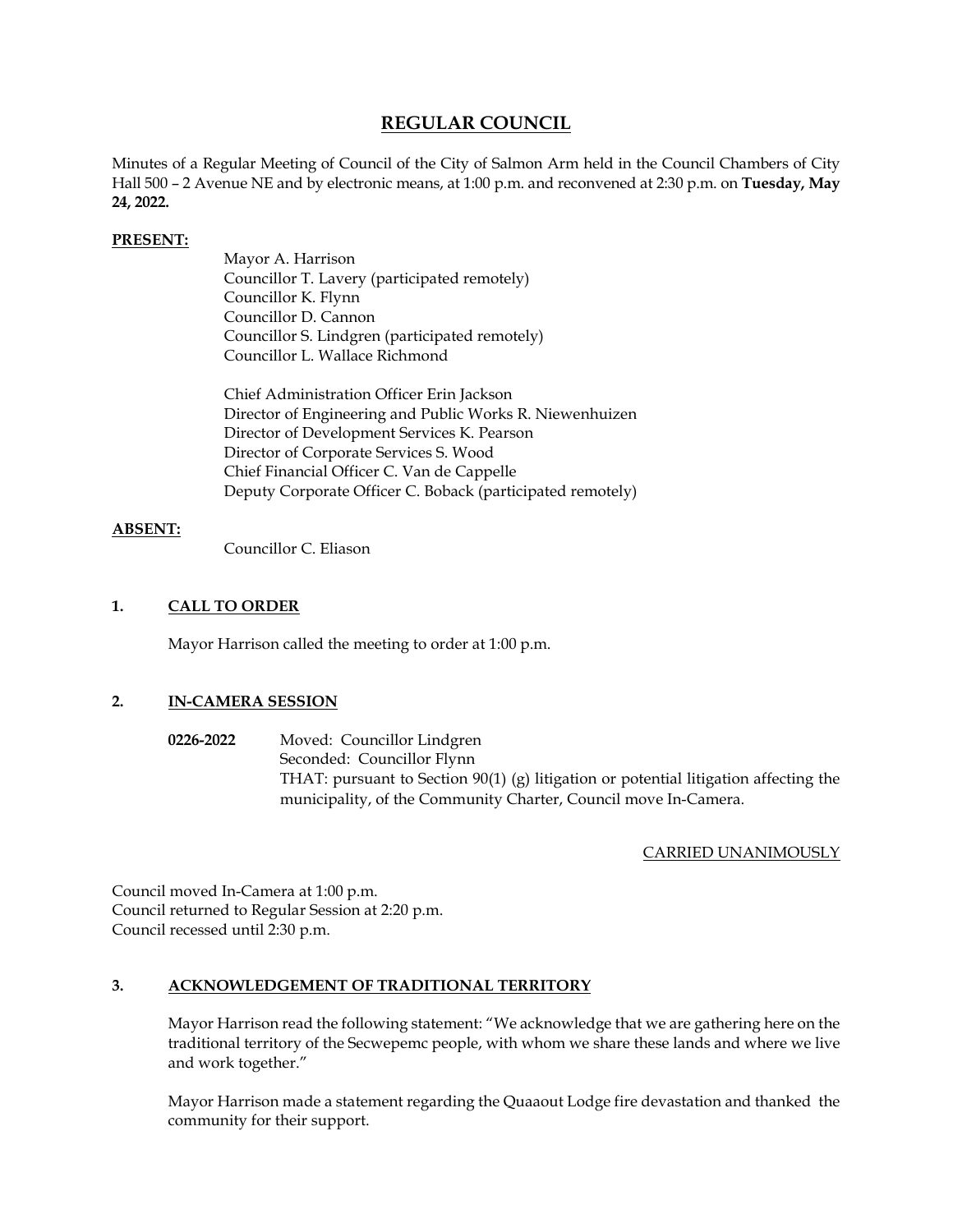## **4. REVIEW OF AGENDA**

Addition under 12.1 - C. S. Kershaw – letter dated May 5, 2022 – Canoe Wharf Addition under 23.1 – V. & C. Toy – letter dated May 24, 2022 – DP-440 Addition under 23.1 – A. & M. Worton – email dated May 24, 2022 – DP-440

## **5. DISCLOSURE OF INTEREST**

## **6. CONFIRMATION OF MINUTES**

## **1. Regular Council Meeting Minutes of May 9, 2022**

 **0227-2022** Moved: Councillor Flynn Seconded: Councillor Lindgren THAT: the Regular Council Meeting Minutes of May 9, 2022, be adopted as circulated.

CARRIED UNANIMOUSLY

## **7. COMMITTEE REPORTS**

## **1. Development and Planning Services Committee Meeting Minutes of May 16, 2022**

 **0228-2022** Moved: Councillor Cannon Seconded: Councillor Wallace Richmond THAT: the Development and Planning Services Committee Meeting Minutes of May 16, 2022 be received as information.

CARRIED UNANIMOUSLY

## **8. COLUMBIA SHUSWAP REGIONAL DISTRICT UPDATE**

Board in Brief – April 2022 – Received as information.

## **9. STAFF REPORTS**

#### **1. Manager of Permits and Licensing – Permanent Patio Application - [Northyards Cider Co.; van der Ree, K.; 3181 11 Avenue NE]**

**0229-2022** Moved: Councillor Wallace Richmond Seconded: Councillor Cannon THAT: Council of the City of Salmon Arm has no objection to the increase of the liquor license area to include a lounge and patio at 3181 11 Avenue NE for Northyards Cider Co.;

> AND THAT: Council is opting out of the comment and public consultation process.

> > CARRIED UNANIMOUSLY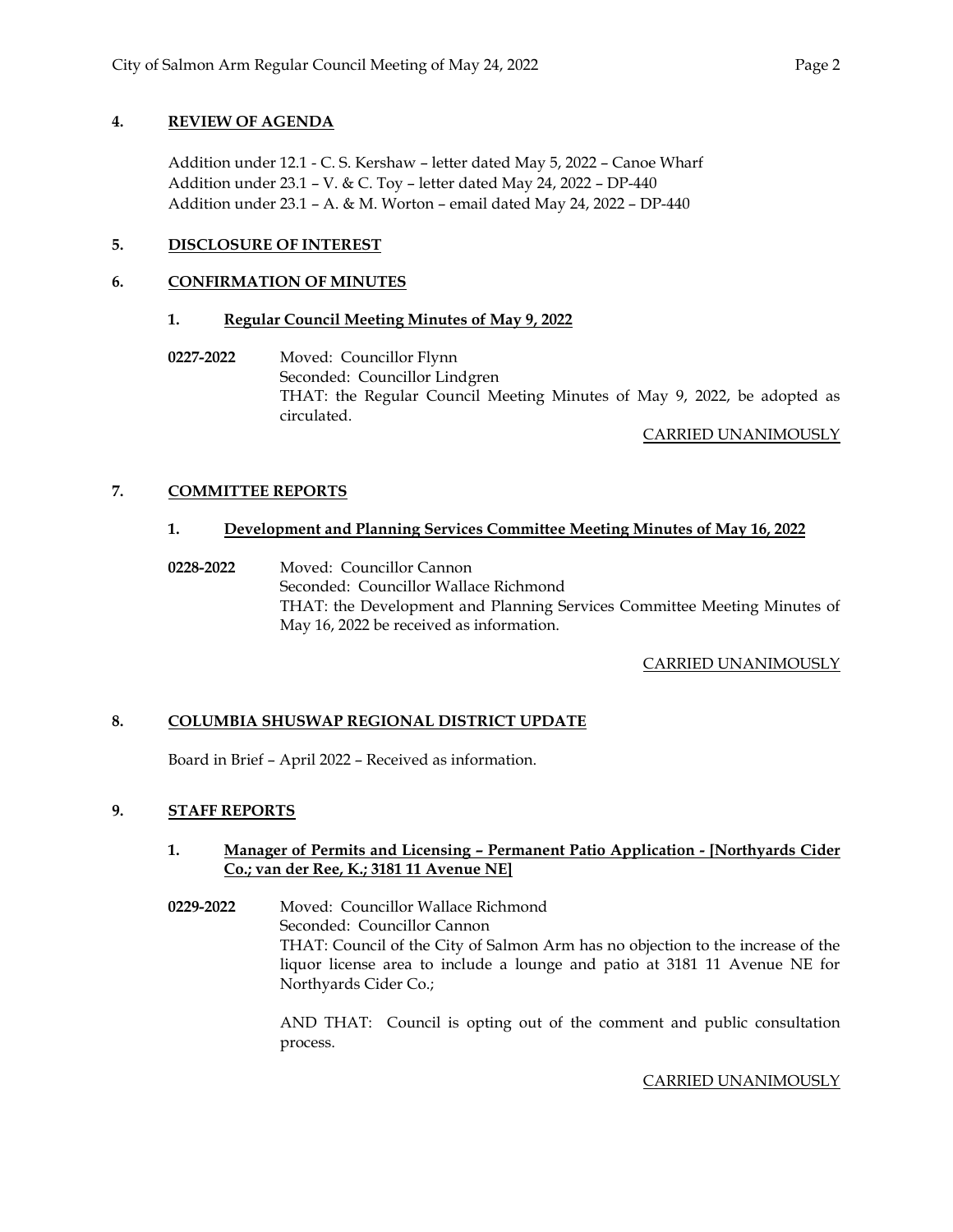#### **9. STAFF REPORTS - continued**

#### **2. Director of Engineering and Public Works – Airport Management and Maintenance Services Contract Award for Shuswap Regional Airport**

**0230-2022** Moved: Councillor Cannon Seconded: Councillor Flynn THAT: the Mayor and Corporate Officer be authorized to execute a contract with KS2 Management Ltd for Airport Management and Maintenance Services for a three (3) year term commencing July 1, 2022 for an annual amount of \$128,000.00 (2022), \$130,000.00 (2023), \$130,000.00 (2024) plus applicable taxes, and \$0.05/Litre for hot fuel dispensing;

> AND THAT: an option for a two year extension in years 2025 and 2026 at the quoted annual amount \$132,000.00 plus applicable taxes per year, provided that both parties are in agreement.

> > CARRIED UNANIMOUSLY

#### **3. Director of Engineering and Public Works – Rural Sewer Connection - 3390 30 Street NE**

**0231-2022** Moved: Councillor Cannon Seconded: Councillor Wallace Richmond THAT: Council approve the extension of sanitary main and service connection in the Rural area for the property located at 3390 30 Street NE.

## DEFEATED

Mayor Harrison, Councillors Lavery, Lindgren, Cannon, Wallace Richmond and Flynn Opposed

**0232-2022** Moved: Councillor Flynn Seconded: Councillor Cannon

> THAT: Council grant permission to the owners of 3390 30 St NE to connect a private service to the sanitary main located within a private easement on the adjacent property to the north. This new private service would be subject to payment of a DCC equivalent.

## CARRIED UNANIMOUSLY

#### **10. INTRODUCTION OF BYLAWS**

- **1. City of Salmon Arm Zoning Amendment Bylaw No. 4526 ZON-1239 [Struk, K. & C.; 6841 46 Street NE; R-1 to R-8] – First and Second readings**
- **0233-2022** Moved: Councillor Wallace Richmond Seconded: Councillor Lavery THAT: the bylaw entitled City of Salmon Arm Zoning Amendment Bylaw No. 4526 be read a first and second time.

## CARRIED UNANIMOUSLY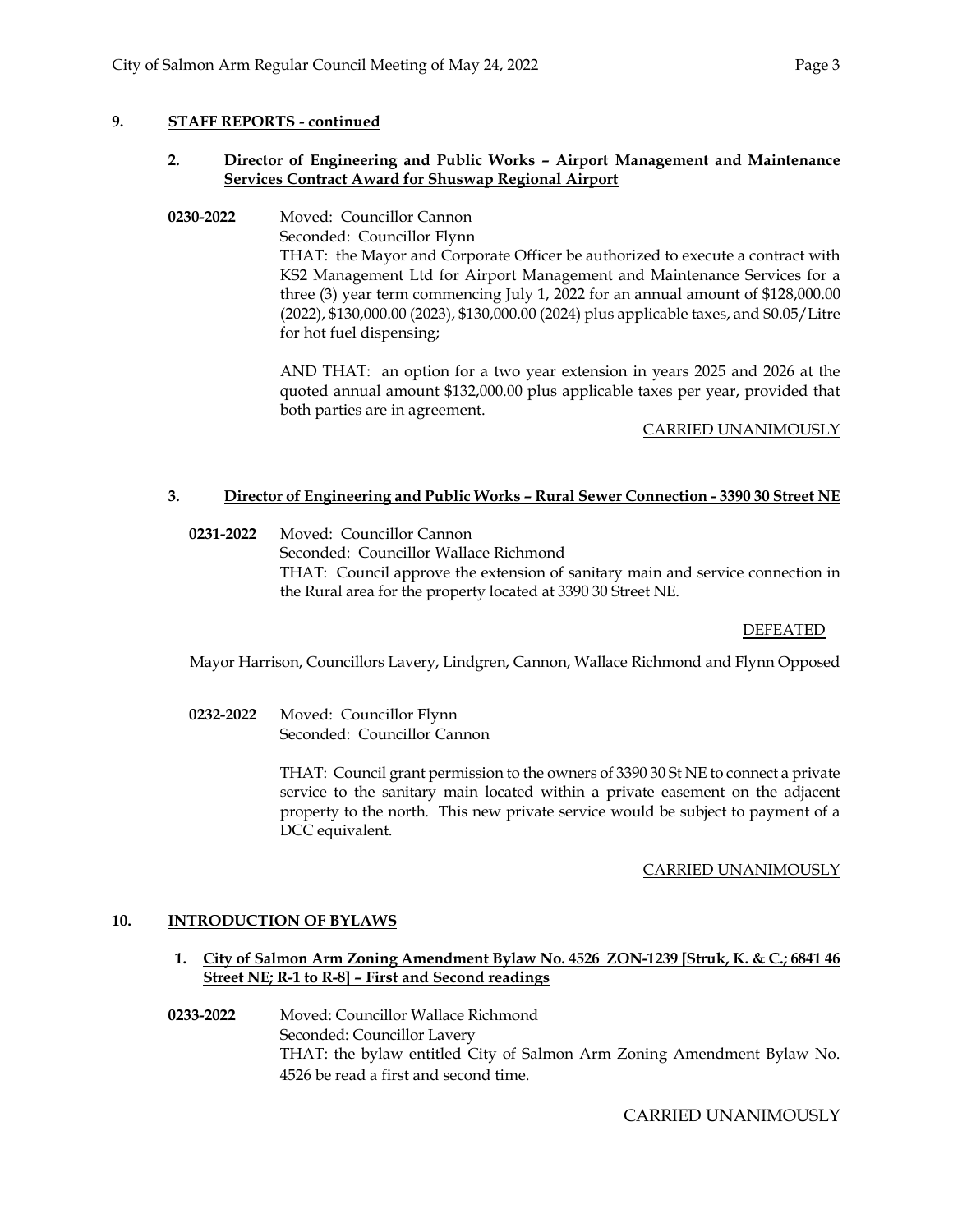## **10. INTRODUCTION OF BYLAWS – continued**

#### **2. City of Salmon Arm Official Community Plan Amendment Bylaw No. 4510 [OCP4000-49 Burmeister, I.E./Timberline Solutions; 30 2 Street SE; TC to HR] - First reading**

**0234-2022** Moved: Councillor Lindgren Seconded: Councillor Lavery THAT: the bylaw entitled City of Salmon Arm Official Community Plan Amendment Bylaw No. 4510 be read a first time.

## CARRIED UNANIMOUSLY

#### **3. City of Salmon Arm Zoning Amendment Bylaw No. 4511 [ZON-1237 Burmeister, I.E./Timberline Solutions; 30 2 Street SE; C-2 to R-5] - First reading**

## **0235-2022** Moved: Councillor Flynn Seconded: Councillor Cannon THAT: the bylaw entitled City of Salmon Arm Zoning Amendment Bylaw No. 4511 be read a first time.

## CARRIED UNANIMOUSLY

## **4. City of Salmon Arm Zoning Amendment Bylaw No. 4505 [ZON-1234; P. & A. Sandhu and J. Sandhu / Franklin Engineering Ltd; 1281 20 Avenue SW; R-1 to R-4] - First and Second reading**

**0236-2022** Moved: Councillor Lavery Seconded: Councillor Wallace Richmond THAT: the bylaw entitled City of Salmon Arm Zoning Amendment Bylaw No. 4505 be read a first and second time.

## CARRIED UNANIMOUSLY

## **5. City of Salmon Arm Cemetery Management Amendment Bylaw No. 4536 – First, Second and Third readings**

**0237-2022** Moved: Councillor Cannon Seconded: Councillor Flynn THAT: the bylaw entitled "City of Salmon Arm Cemetery Management Amendment Bylaw No. 4536" be read a first, second and third time.

CARRIED UNANIMOUSLY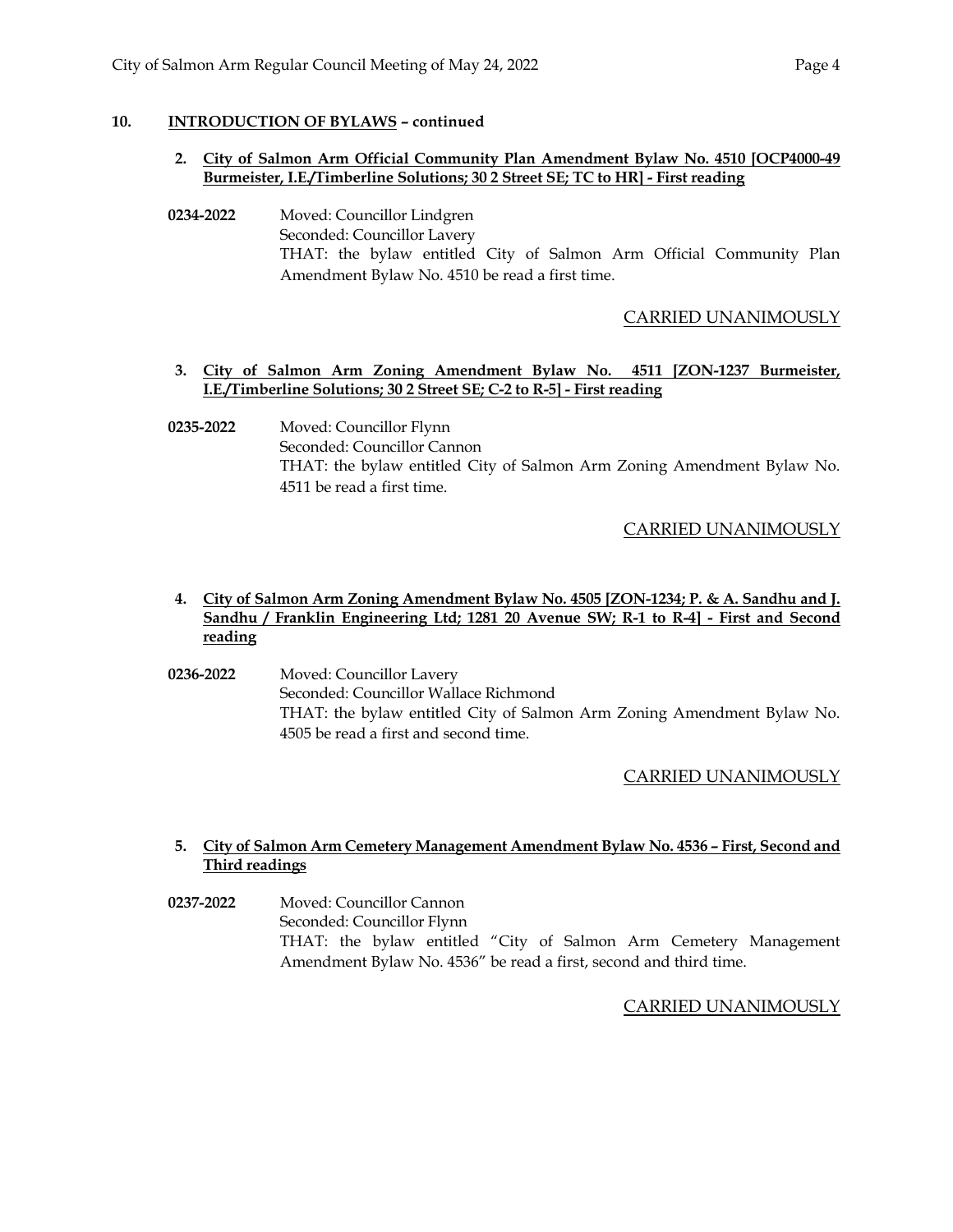## **11. RECONSIDERATION OF BYLAWS**

#### **12. CORRESPONDENCE**

#### **1. Informational Correspondence**

## **1. D. Izik-Dzurko, Band Teacher, SAS Jackson – email dated May 12, 2022 – Booking of Gazebo at the Wharf**

**0238-2022** Moved: Councillor Cannon Seconded: Councillor Flynn THAT: Council approve the Jackson Band to perform a concert at the gazebo at Marine Peace Park on either June 6, 8 or 13, 2022 from 5:30 pm to 9:00 pm, subject to the provision of adequate liability insurance, the applicant confirming the booking availability with the Shuswap Recreational Society;

> AND THAT: gazebo rental costs of up to \$300.00 be funded through Council initiatives.

#### CARRIED UNANIMOUSLY

## **4. J. Evans, Early Years Family Navigator and Outdoor Play Facilitator, Shuswap Children's Association – letter dated May 17, 2022 – Outdoor Recreational Program**

**0239-2022** Moved: Councillor Lindgren

 Seconded: Councillor Wallace Richmond THAT: Council approve the Outdoor Recreational Program for the Shuswap Children's Association for the following dates, locations and times, subject to the provision of adequate liability insurance;

June 14th, 2022 Blackburn Park (10am-1pm) June 28th, 2022 at Blackburn Park (10am-1pm) July 5th, 2022 at Canoe Beach playground (10am-1pm) July 12th, 2022 at Blackburn Park (10am-1pm) July 19th, 2022 at Little Mountain playground and field (10am-1pm)

AND THAT: the Shuswap Children's Association confirm the booking of Little Mountain Field with the Shuswap Recreational Society.

## CARRIED UNANIMOUSLY

#### **6. D. Gonella, Executive Director, Salmon Arm Folk Music Festival – letter dated May 12, 2022 – Alexander Street Closure Request**

 **0240-2022** Moved: Councillor Cannon Seconded: Councillor Flynn THAT: Council approve the Salmon Arm Folk Music Society Roots and Blues Festival to park a stage in the parking lane on Lakeshore Avenue;

> AND THAT: Alexander Street and Hudson Avenue be closed from 4:00 pm to 9:30 pm for the opening festivities free concert on Thursday, August 18, 2022,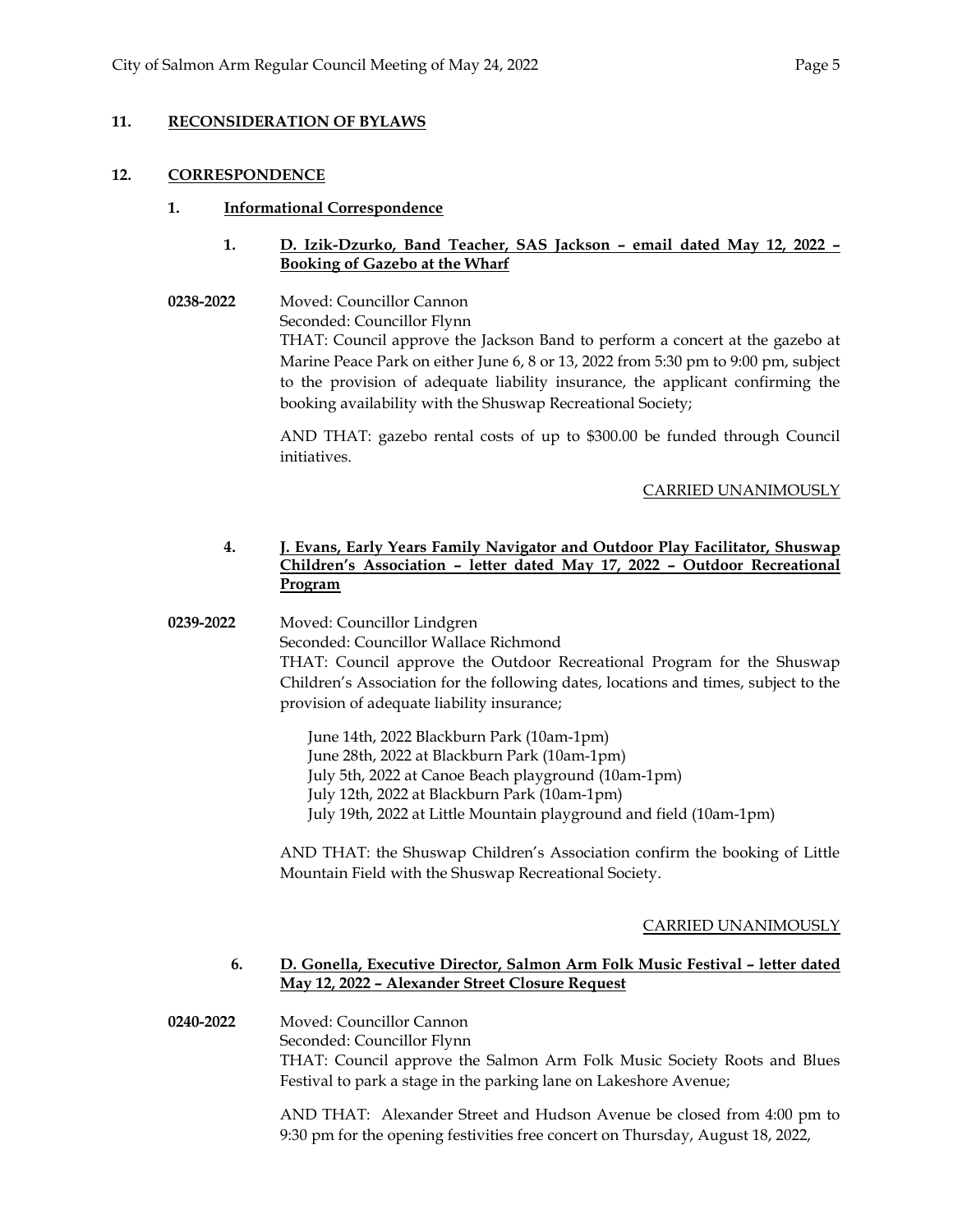## **12. CORRESPONDENCE**

## **6. D. Gonella, Executive Director, Salmon Arm Folk Music Festival – letter dated May 12, 2022 – Alexander Street Closure Request**

subject to the provision of adequate liability insurance, EMT on location, and adequate event supervision.

#### CARRIED UNANIMOUSLY

## **12. CORRESPONDENCE**

## **1. Informational Correspondence - continued**

## **7. V. De Groot – email dated May 17, 2022 – Electronic Speed Signs**

# **0241-2022** Moved: Councillor Lavery Seconded: Councillor Flynn THAT: Council refer the V. De Groot's email regarding the installation of electronic speed signs on Lakeshore Road NE near 24 Ave to 26 Ave NE to the Traffic & Safety Committee.

## CARRIED UNANIMOUSLY

Councillor Wallace Richmond declared a conflict as Salmon Arm Economic Development Society is a client of her firm and left the meeting at 3:46 p.m.

## **12. CORRESPONDENCE**

## **2. L. Fitt, Salmon Arm Economic Development Society 2021 Municipal Regional District Tax (MRDT) Annual Performance Report**

 **0242-2022** Moved: Mayor Harrison Seconded: Councillor Flynn THAT: Council authorize the submission of the 2021 Municipal Regional District Tax Annual Performance Report to the Province.

## CARRIED UNANIMOUSLY

Councillor Wallace Richmond returned to the meeting at 3:59 p.m.

## **13. NEW BUSINESS**

## **14. PRESENTATIONS**

- **15. COUNCIL STATEMENTS**
- **16. SALMON ARM SECONDARY YOUTH COUNCIL**
- **17. NOTICE OF MOTION**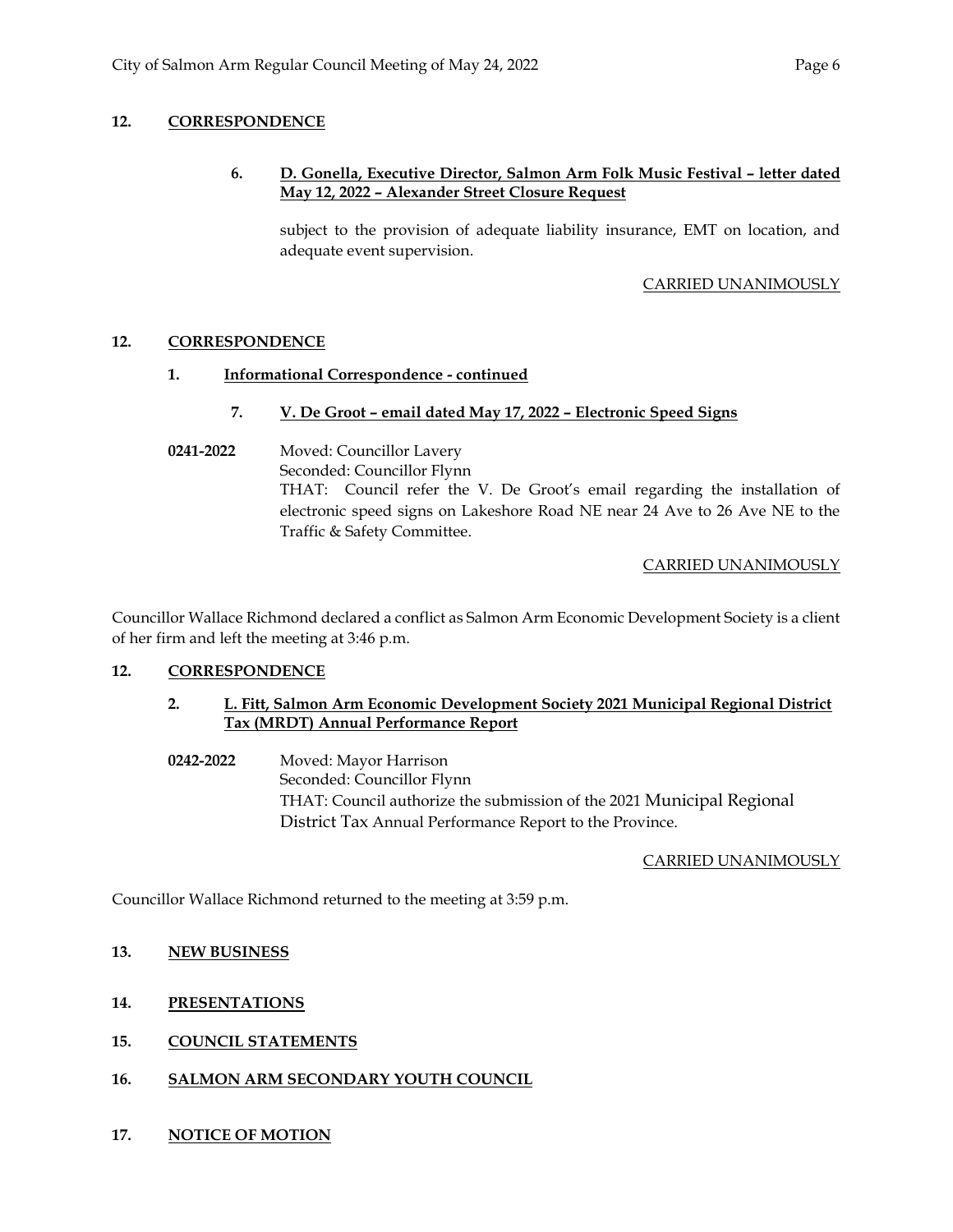## **18. UNFINISHED BUSINESS AND DEFERRED / TABLED ITEMS**

#### **19. OTHER BUSINESS**

#### **20. QUESTION AND ANSWER PERIOD**

Council held a Question and Answer session with the members of the public present.

#### **2. IN-CAMERA SESSION – continued**

**0243-2022** Moved: Councillor Wallace Richmond Seconded: Councillor Cannon THAT: pursuant to Section 90(1) (g) litigation or potential litigation affecting the municipality of the Community Charter, Council move In-Camera.

CARRIED UNANIMOUSLY

Council moved In-Camera at 4:03 p.m. Council returned to Regular Session at 4:55 p.m. The Meeting recessed to 7:08 pm.

#### **PRESENT:**

Mayor A. Harrison Councillor D. Cannon Councillor K. Flynn Councillor S. Lindgren (participated remotely) Councillor T. Lavery (participated remotely) Councillor L. Wallace Richmond

 Chief Administrative Officer Erin Jackson Director of Engineering and Public Works R. Niewenhuizen Director of Development Services K. Pearson Director of Corporate Services S. Wood

#### **ABSENT:**

Councillor C. Eliason

## **21. PRESENTATION**

#### **1. Natalie Wilkie – Paralympian**

Council presented Paralympian Natalie Wilkie with a certificate recognizing her success in cross-country skiing, including the 2022 Bejing Paralympics.

#### **22. DISCLOSURE OF INTEREST**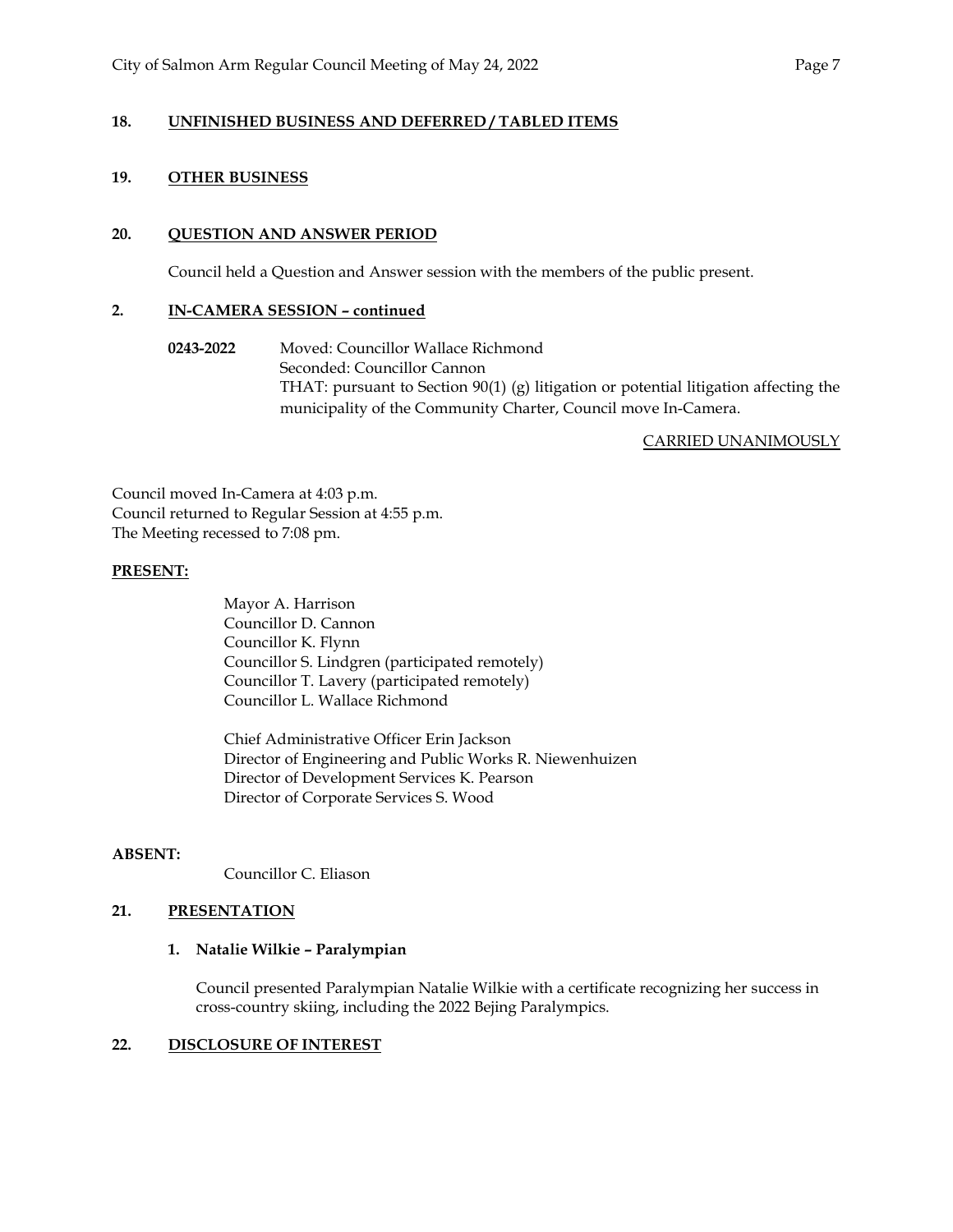#### **23. HEARINGS**

#### 1. **Development Permit Application No. DP-440 [Muto Holdings Ltd.; 130 Shuswap Street SE; 8 unit – High Density Residential]**

**0244-2022** Moved: Councillor Wallace Richmond Seconded: Councillor Cannon THAT: Development Permit No. DP-440 be authorized for issuance for Lot 2, Section 14, Township 20, Range 10, W6M, KDYD, Plan 28506 in accordance with the drawings attached as Appendix 3 of the Staff Report dated May 4, 2022;

> AND THAT: Issuance of Development Permit No. DP-440 be withheld subject to receipt of an Irrevocable Letter of Credit in the amount of 125% of the landscape estimate for completion of the landscaping plan.

Director of Development Services explained the proposed Development Permit Application.

R. Muto, Muto Holdings Ltd., the applicant, spoke regarding the Development Permit request and was available to answer questions.

Submissions were called for at this time.

D. Revel – letter dated May 19, 2022 – DP-440

M. & A. Worton – email dated May 24, 2022 – DP-440

V. & C. Toy – letter dated May 24, 2022 – DP-440

B. Godby - 131 1<sup>st</sup> Street SE expressed concerns about the future increase in vehicle traffic in laneway and commented on the current traffic on Sundays near the Anglican Church and near the Barley Station.

M. Morton – 90 Shuswap Street addressed how he supports the development but has concerns about the maple tree on his property.

Following three calls for submissions and questions from Council, the Hearing was closed at 7:32 p.m.

#### CARRIED UNANIMOUSLY

#### **24. STATUTORY PUBLIC HEARINGS**

#### **25. RECONSIDERATION OF BYLAWS**

#### **26. QUESTION AND ANSWER PERIOD**

Council held a Question and Answer session with the members of the public present.